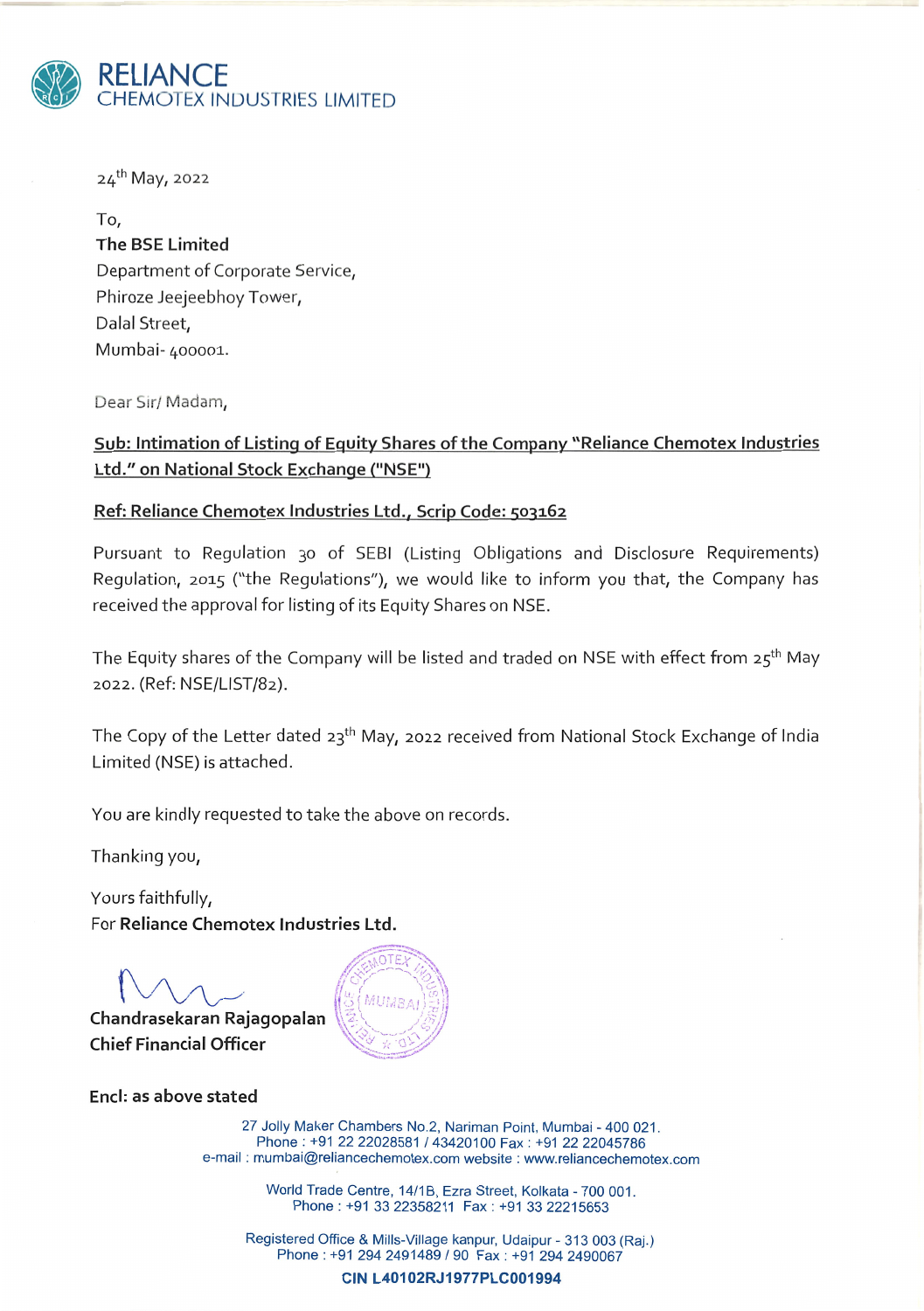



## National Stock Exchange Of India Limited

Ref: NSE/LIST/82 May 23, 2022

The Chief Finance Officer Reliance Chemotex Industries Limited Village Kanpur,Post Box No.73, Udaipur-313003, Rajasthan

### **Kind Attn: Mr. Chandrasekaran Rajagopalan**

Dear Sir,

## **Re.: Listing of Equity Shares of Reliance Chemotex Industries Limited (New Listing)**

This is with reference to your application for Listing of Equity Shares of Reliance Chemotex Industries Limited (New Listing) on the Exchange. We are pleased to inform you that the equity shares of the company shall be listed and admitted to dealings on the Exchange w.e.f. May 25, 2022 as per the details given below:

| Sr.<br>No. | <b>Description of Securities</b>                | <b>Symbol</b>   | <b>Series</b> | No. of<br><b>Securities</b> | Mkt<br>Lot | <b>Distinctive</b><br><b>Numbers</b> |
|------------|-------------------------------------------------|-----------------|---------------|-----------------------------|------------|--------------------------------------|
| Ι.         | Equity shares of Rs. 10/- each<br>fully paid up | <b>RELCHEMO</b> | <b>EO</b>     | 7543563                     |            | As per<br>Annexure-I                 |

You are requested to mention the symbol and series in all future correspondence. All important information submitted by you pursuant to the various Regulations of SEBI (LODR), 2015 shall be broadcast through our nationwide network to the trading members.

Please note that all critical/price sensitive information and other submissions under Securities and Exchange Board of India (Listing Obligations And Disclosure Requirements), 2015 shall be provided by the company through 'NEAPS'– NSE Electronic Application Processing System (https://neaps.nseindia.com/NEWLISTINGCORP/), an online filing facility provided by the Exchange, for quicker and efficient processing of your submissions.

If you require any further clarifications, we shall be glad to oblige.

Yours faithfully, For National Stock Exchange of India Limited

Priya Iyer Senior Manager

This Document is Digitally Signed

P.S. Checklist of all the further issues is available on website of the Exchange at the following URL https://www.nseindia.com/companies-listing/raising-capital-furtheraistic Signer: Priya Ranjith Iyer<br>Pate: Mon, Ma<mark>y 23, 2022 19:</mark>20:52 IST<br>Location: NSE<sup>Y 23</sup>C 2022 12: